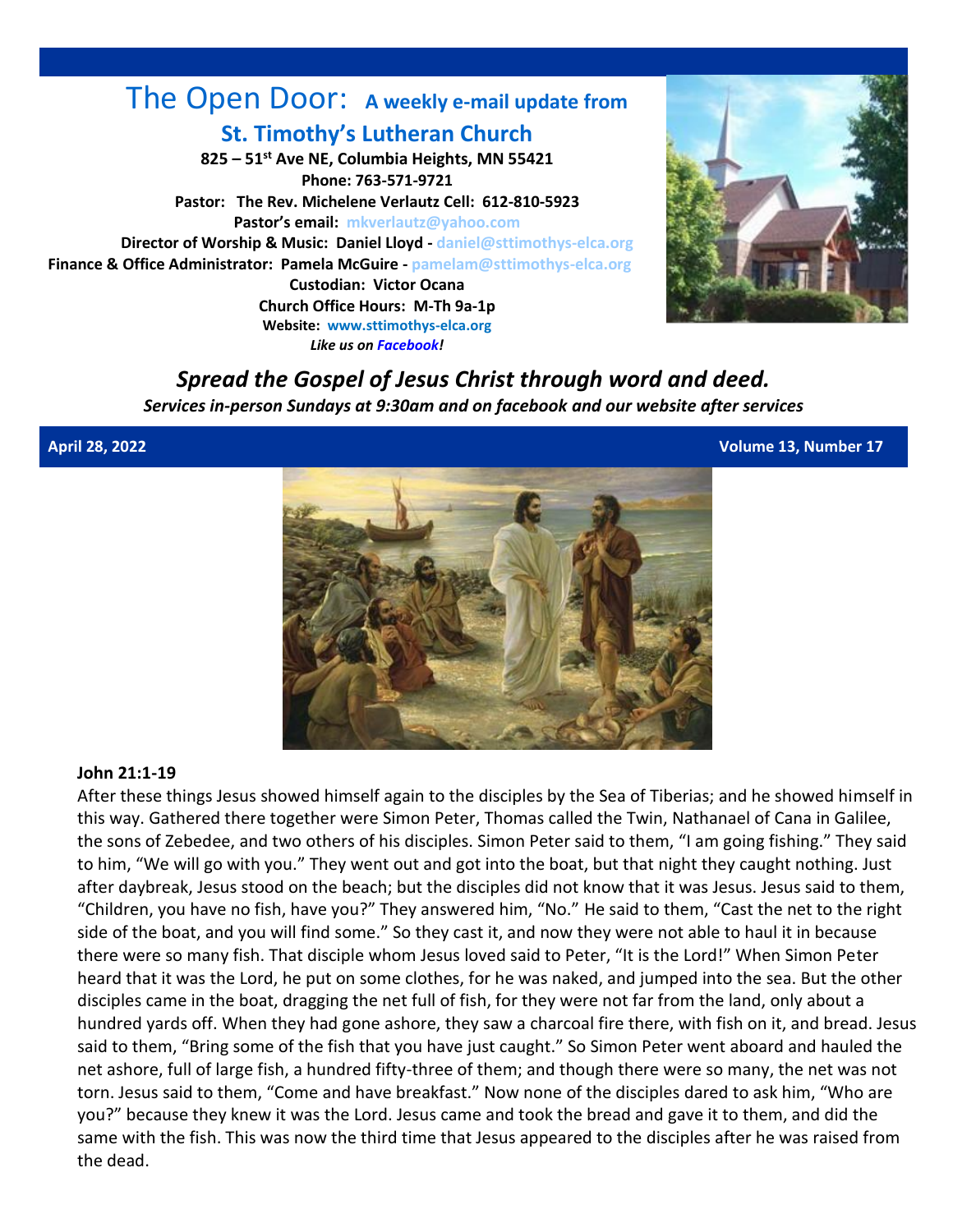When they had finished breakfast, Jesus said to Simon Peter, "Simon son of John, do you love me more than these?" He said to him, "Yes, Lord; you know that I love you." Jesus said to him, "Feed my lambs." A second time he said to him, "Simon son of John, do you love me?" He said to him, "Yes, Lord; you know that I love you." Jesus said to him, "Tend my sheep." He said to him the third time, "Simon son of John, do you love me?" Peter felt hurt because he said to him the third time, "Do you love me?" And he said to him, "Lord, you know everything; you know that I love you." Jesus said to him, "Feed my sheep. Very truly, I tell you, when you were younger, you used to fasten your own belt and to go wherever you wished. But when you grow old, you will stretch out your hands, and someone else will fasten a belt around you and take you where you do not wish to go." (He said this to indicate the kind of death by which he would glorify God.) After this he said to him, "Follow me."

#### **Pray for your Family and Friends**

 *Confident that God our light and our salvation hears us when we pray, let us offer our prayers for the church, the world, and all people in need. Let us pray for our family and friends, for what God has given us to take care of, for our highs and lows, for guidance on how to best participate in the ongoing creation of God's earth.*

**We celebrate with those having birthdays this week** Nick Abramshuk, Mike Abramshuk, Ida Krtnick, Kim Brisson

**and anniversaries –** Laurie & Jim Totzke **Prayers for** 

**Members:** the family of Ken Bjorgan who passed away on April 25, Kay Danielson, Dave Kerkow, Elvira Landgraff, Carol Machlitt, Jean Magnuson, Arlene Siegel, Delores Zbikowski, Don Zbikowski.

**Friends & Family:** Angie Echelberger, Beth Lovcik, Rose Lund, Teresa Nelson, Caroline Santiago, Terry Stephans (Arlene Siegel's son-in-law), Margaret Verlautz, Columbia Heights Police Department, ICASA, LVMS, Valley View Elementary School.

*Prayer requests will remain on the list for four weeks. You may renew your request as many times as you desire. Prayers of thanksgiving and bereavements will remain on the list for two weeks.*

#### **Prayer Requests**

 If you have any new prayer requests, please call the church office at 763-571-9721 or email us at [admin@sttimothys-elca.org.](mailto:admin@sttimothys-elca.org)



Thank you for all the kind thoughts, prayers, cards, and wishes of good will that you expressed at our farewell last Sunday. We will think of you when we use the Red Lobster gift card. We have enjoyed our time serving at St. Tim's and hope that you will be well until we see you again. God bless you all! George and Laura Fix

## Congregational



#### **Congregation Information Forums**

Council will be hosting monthly information forums as a means to highlight the work council is doing. These forums will be held in the sanctuary immediately after worship. The first forum will be **May 1**.

Also, on **May 15** Dustin Wahl, president, and Margaret Hanna, vice president, will be in the narthex to answer any questions you may have.



Worship and Music Committee will meet on Sunday, **May 15**, after worship. We will be planning for Lent and Easter. All are welcome to attend.